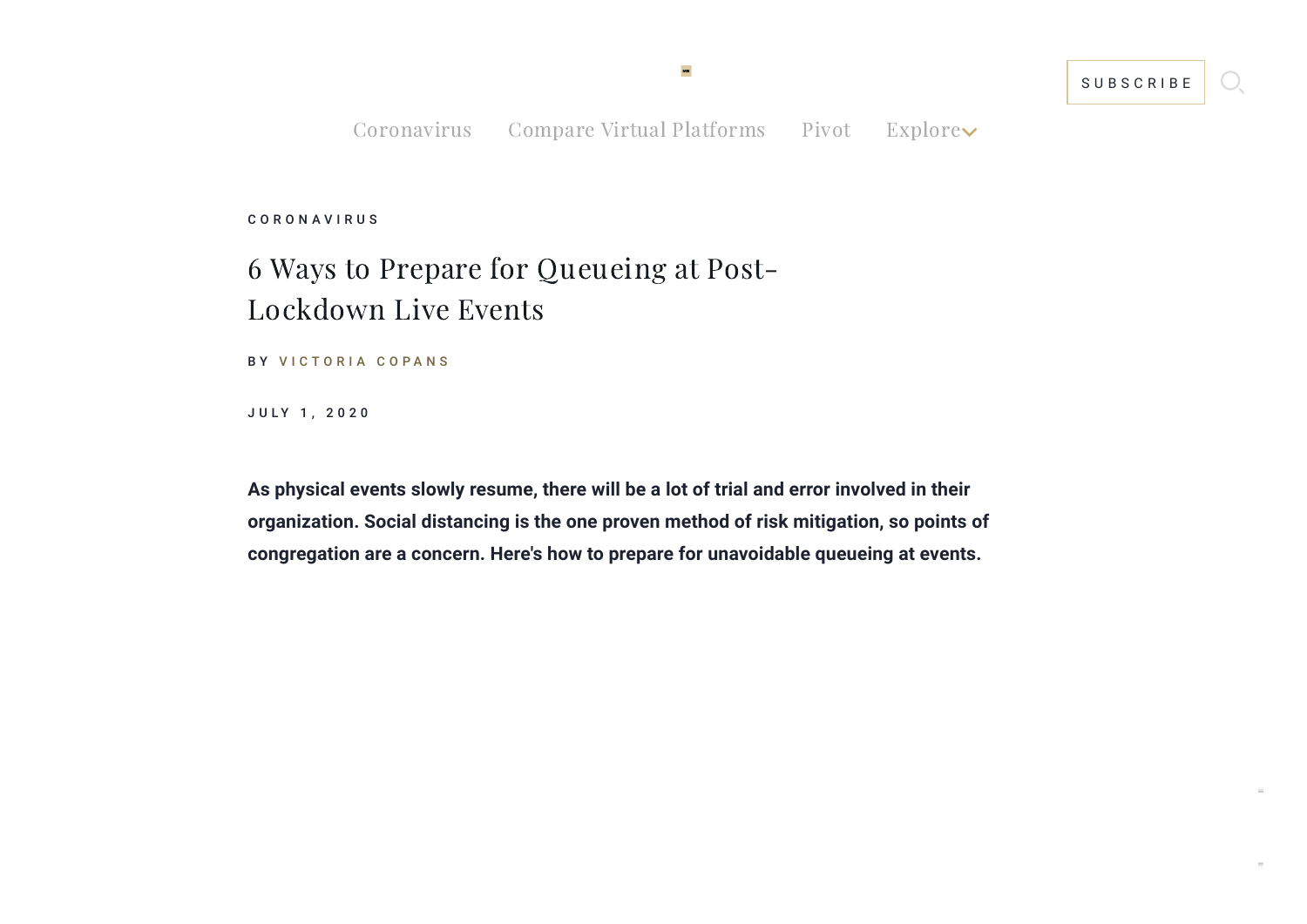#### [Coronavirus](https://www.eventmanagerblog.com/events-coronavirus) Compare Virtual [Platforms](https://www.eventmanagerblog.com/virtual-event-tech-report) [Pivot](https://www.eventmanagerblog.com/pivot-to-virtual) Explore

MB



Physical events **present countless [challenges](https://www.eventmanagerblog.com/event-recovery-viability)** for both planners and venues in the age of coronavirus. Although countries and US states are **[starting](https://www.eventmanagerblog.com/how-are-different-countries-reopening-events) to reopen**, Covid-19 is still a very real threat, and it will make planning in-person events particularly difficult.

Those that are permitted — largely **small, local [events](https://www.eventmanagerblog.com/future-events-small-and-local)** for the foreseeable future — will be required to implement restrictions and procedures to attempt to ensure the safety of everyone in attendance. This will include strict **social [distancing](https://www.eventmanagerblog.com/venues-social-distancing) measures** and possible temperature checks, which will complicate one of the most common and largely inevitable part of events: queueing.

Many people closely lining up at an event is the epitome of what not to do during a pandemic, so event organizers will need to be proactive and implement solutions to safely handle queues. Here are some considerations for managing long lines at post-lockdown events.

## **Queueing Concerns**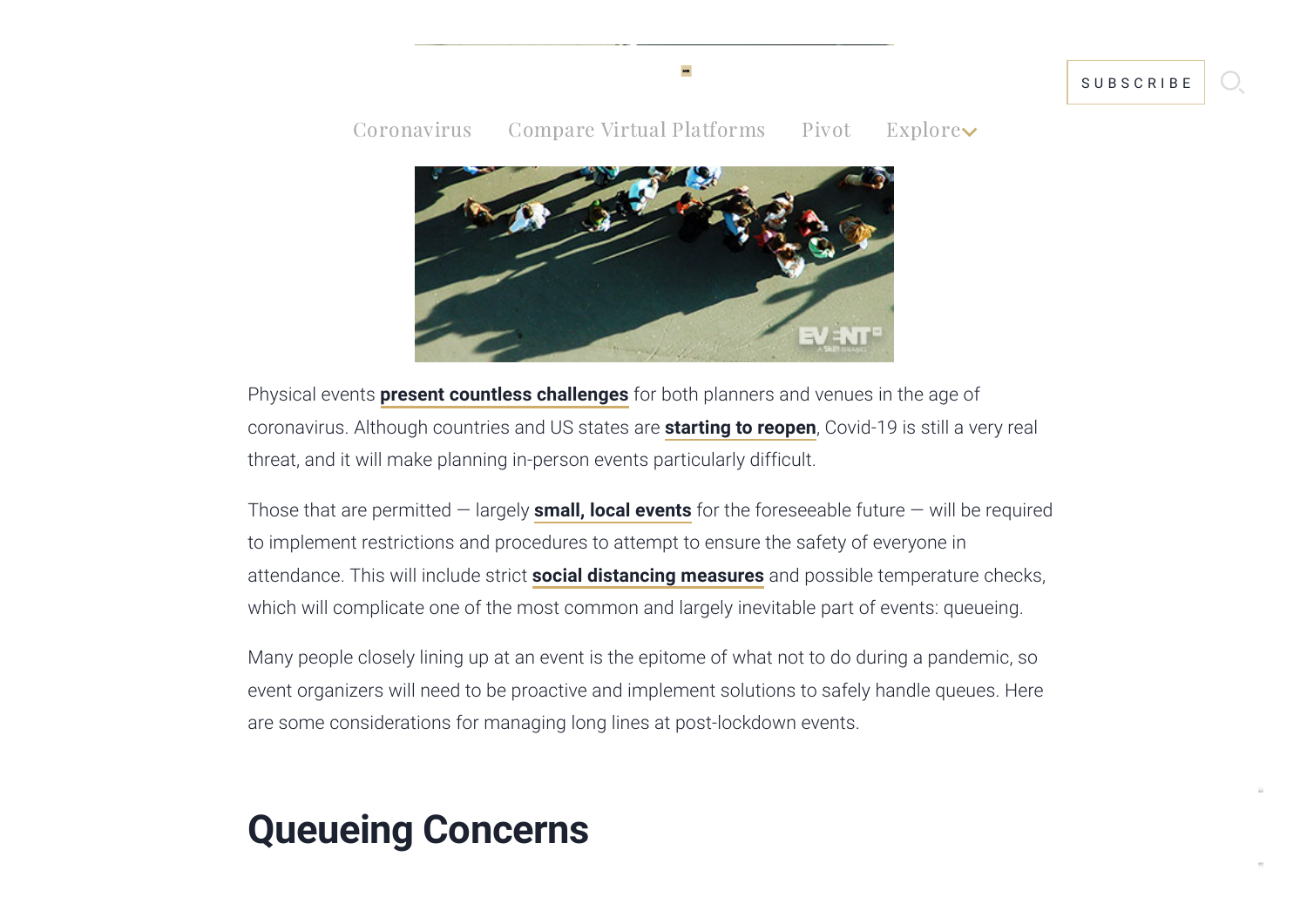#### $Coronavirus$  Compare Virtual [Platforms](https://www.eventmanagerblog.com/virtual-event-tech-report) [Pivot](https://www.eventmanagerblog.com/pivot-to-virtual) Explore $\blacktriangleright$ at events, but it is far from a perfect solution on its own.

When it comes to attend up at an event, there are some simple, relevant rules that have simple, relevant rules

For starters, many people don't know what those distances amount to when gauging the space between themselves and another person, and it's easy to forget about when constantly moving forward in a line or chatting with people nearby.

In addition, many events only have a few main entrances, meaning that all attendees  $-$  potentially thousands of people — have to file through limited entry points in order to access the event. This also generally takes place in a short window of time, given that most people will arrive and check-in shortly before the set starting time for the event.

These are all factors to keep in mind as potential obstacles to proper social distancing.

# **Enhancing Safety While Queueing**

#### 1 Limit Lining Up

The most obvious way to keep queues under control and as safe as possible is to minimize the number of people lining up. **Virtual [components](https://www.eventmanagerblog.com/post-coronavirus-hybrid-events) will be essential** as physical events start back up, and with the **CDC still [stating](https://www.cdc.gov/coronavirus/2019-ncov/community/large-events/considerations-for-events-gatherings.html)** that entirely virtual gatherings still present the lowest risk, this is an important option to offer to attendees. Allowing people to easily join online will help limit the amount of in-person attendees.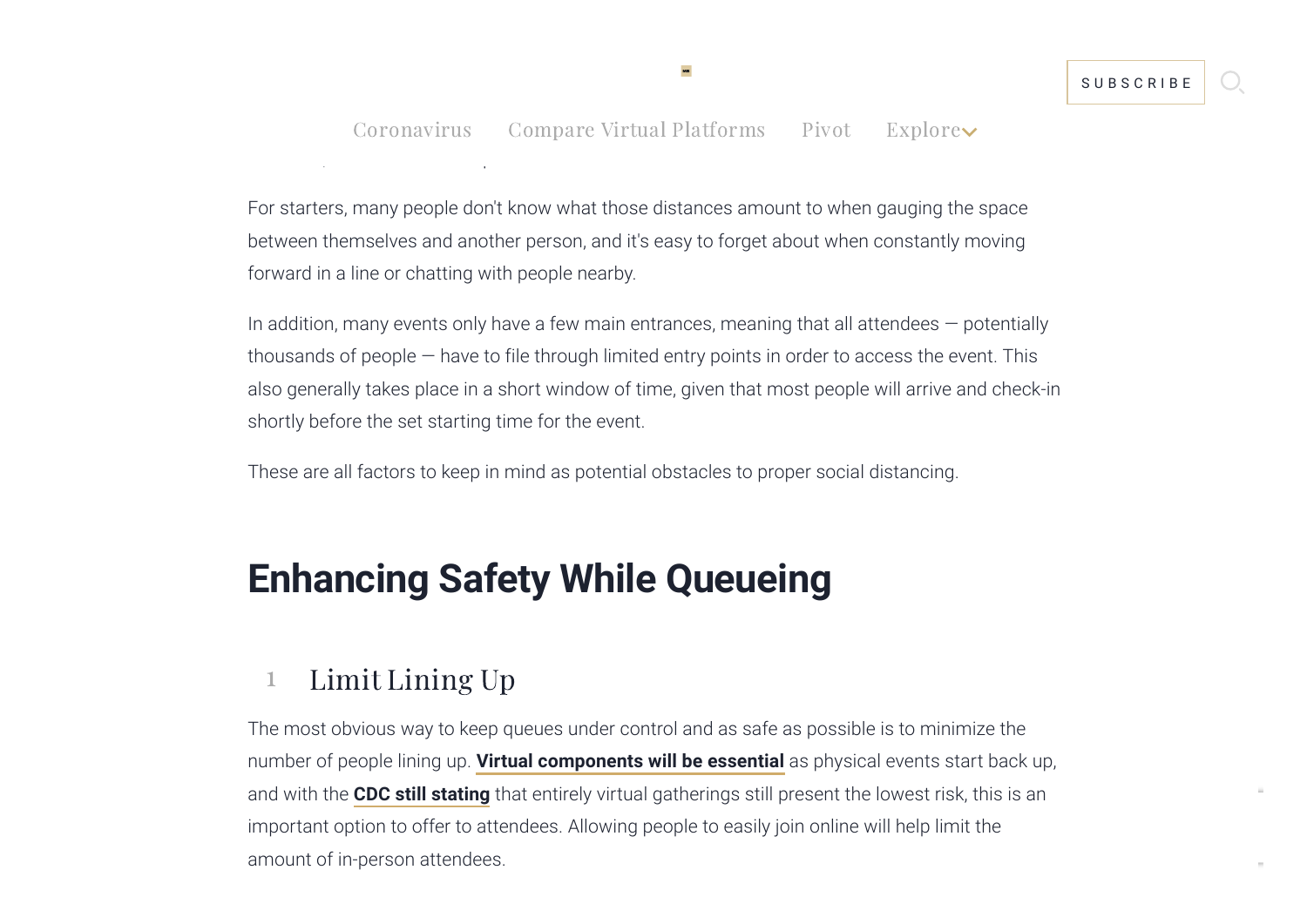[Coronavirus](https://www.eventmanagerblog.com/events-coronavirus) Compare Virtual [Platforms](https://www.eventmanagerblog.com/virtual-event-tech-report) [Pivot](https://www.eventmanagerblog.com/pivot-to-virtual) Explore $\sim$ number of people queueing at each entrance.

If the venue has multiple entrances, make use of them and set up lines at each one, or as many as

Depending on the format of the event, it may be possible to incorporate timed entries to avoid having everyone arrive at the same time. For example, you may give attendees different time slots when registering for the event that would allow for staggered arrivals. You may also consider offering key event sessions in the morning and afternoon, with half of the participants allowed to attend each.

#### 2 Utilize Outdoor Space

If there is an area outside the venue that can easily be blocked off to allow attendees to line up before entering the venue, look into doing so.

The CDC guidelines also indicate that outdoor events present a somewhat lower risk, and **[preliminary](https://thehill.com/policy/healthcare/496483-evidence-mounts-that-outside-is-safer-when-it-comes-to-covid-19) studies have shown** that the risk of spreading the virus is lower outside. It may not always be realistic to hold the entire event outdoors, but having people wait in line outside the venue may be an effective way to minimize risk.

### 3 Speed Up Check-In

Another way to reduce the chances of attendees spreading the virus while in line is to limit the amount of time they're spending there. Especially when it comes to check-in, it's a good idea to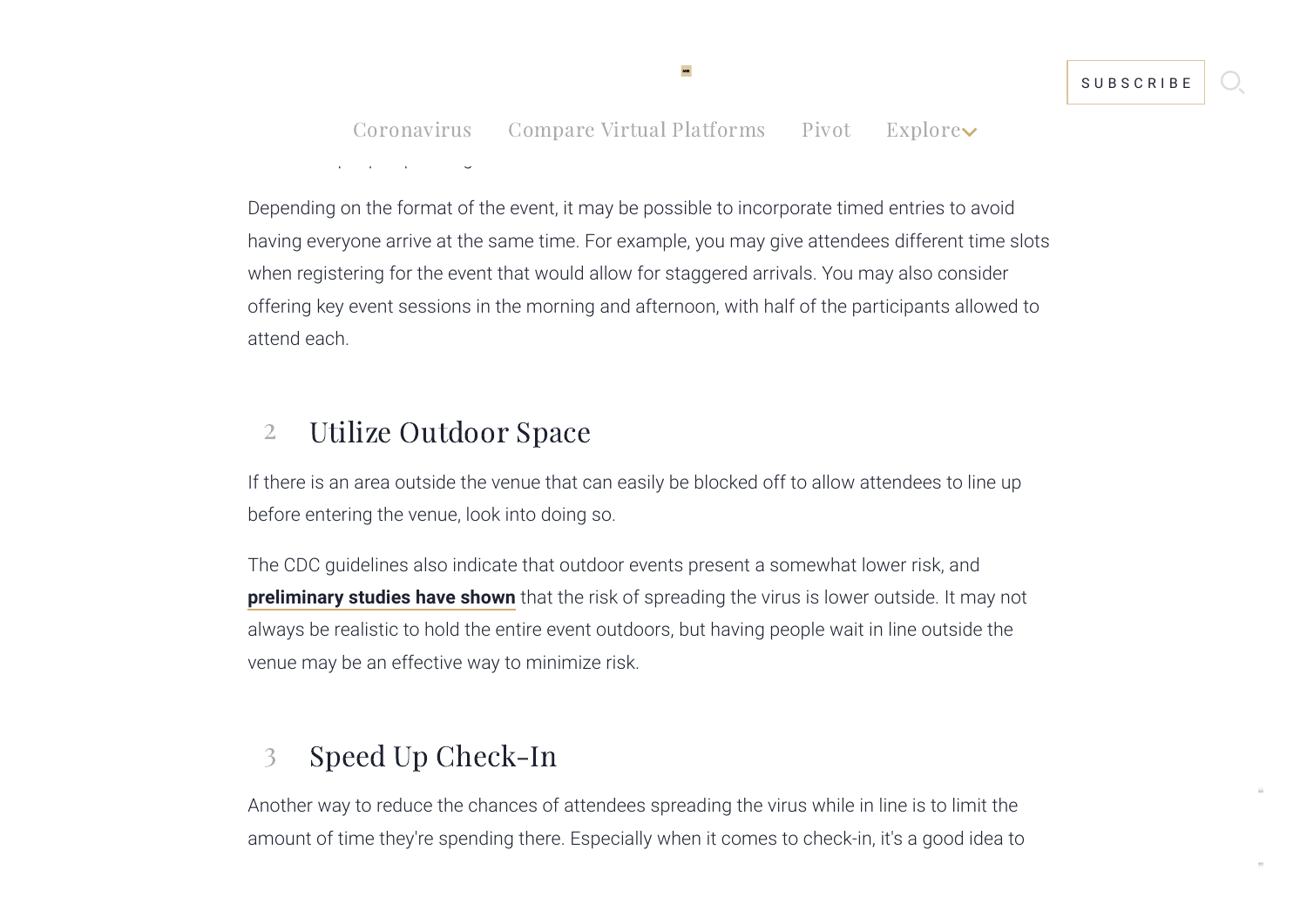#### check-in given that it's completely contactless. **Facial [recognition](https://www.eventmanagerblog.com/fast-and-secure-facial-recognition)** is another option, although it [Coronavirus](https://www.eventmanagerblog.com/events-coronavirus) Compare Virtual [Platforms](https://www.eventmanagerblog.com/virtual-event-tech-report) [Pivot](https://www.eventmanagerblog.com/pivot-to-virtual) Explore

should be assumed that not all attendees will opt-in to the feature. Check-in kiosks that allow for self check-in can also help speed up the process, but they would need to be placed an adequate distance apart and be sanitized between each use.

#### 4 Enable Virtual Queueing

look into and invest in tools that can help speed up the process.

Mobile queueing technology could also be applied to events as this allows attendees to virtually be added to a queue without having to physically wait in line. When waiting for access to a session or an exhibit hall, for example, attendees could add themselves to the queue via a mobile app, wait in a safe and socially distant area, and be notified when it's their turn to check-in.

#### 5 Consider All Lines

Although check-in will likely present the biggest challenge in terms of maintaining a safe environment while queueing, it's important to think about any and all situations for which attendees will have to stand in line throughout the event.

For example, make sure the ratio of restrooms to attendees is adequate to discourage lines from forming, and offer frequent breaks to avoid rushes. Ensure that session rooms are open early to avoid queues forming outside them, or use a system of alerts to let people know when it's safe to come.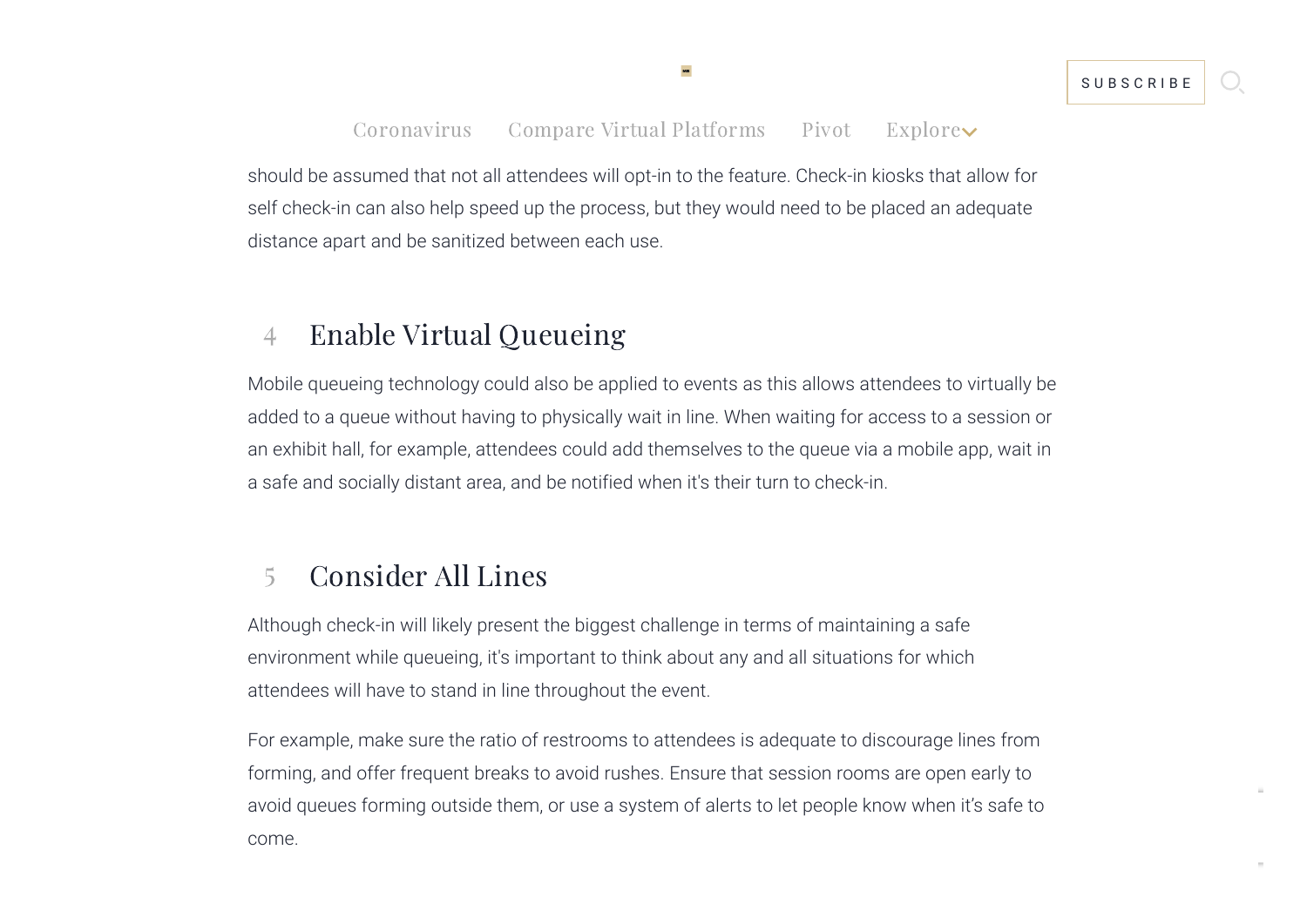Particularly for sessions, managing the arrival and departure of attendees is important to prevent

## 6 Include Signage and Markings

Wherever you anticipate a line forming, be sure to make liberal use of visual indicators to make sure attendees know where to go and what to do. These may include floor markers to enforce the distancing guidelines, signs to direct the flow of traffic, or simple directives reminding attendees of the process.

# **IN CONCLUSION**

The events industry continues to face ongoing challenges in the wake of the Covid-19 pandemic, and planning physical gatherings in the next few months may be one of the toughest yet.

It will be crucial for planners to stay up-to-date with the latest safety guidelines, as well as the newest tools and technologies, in order to adequately manage queues of in-person attendees as safely as possible.